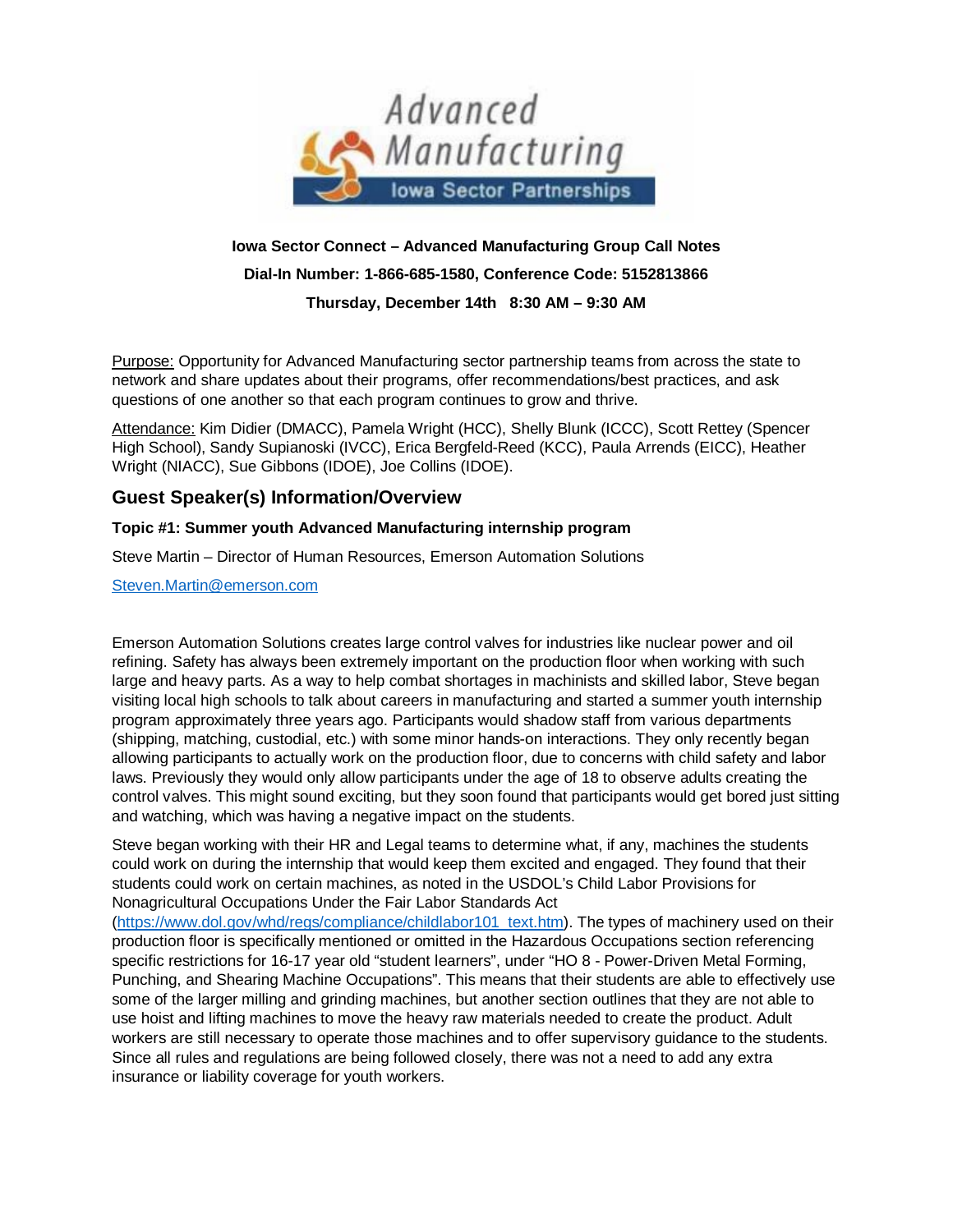Students generally work a 40-hour work week, like the adult workers, with a shift of 7:30 AM - 4:30 PM, 5 days per week. Since the program is run over the summer, the DOL has relaxed rules on when students can work. It would be more difficult to accomplish something similar during the school year. Students are paid \$10 per hour, while working and creating actual products that will be sold to clients. Each group has a special project to create a miniature version of some of the larger valves to keep as a memento of their time spent on the floor. A \$500 scholarship is offered for students wishing to continue their studies in Advanced Manufacturing programs at Marshalltown Community College.

Something else that students enjoy about the program is that they were able to observe multiple departments within the building. The Shipping and Receiving area is always a bit hit. Some areas are largely off limits to young workers, such as working on electrical systems, but they are still invited to observe and assist adult supervisors work in these areas. The program has been a big success and Steve looks forward to expanding it to more students in the future. Currently they only market the program to specific high schools. Most of the internships participants have been males, but seeing a larger number of female job applicants. Another surprise has been the work ethic of the students. There were concerns about timeliness/attendance specifically, but that has not been an issue yet.

(The Iowa Department of Education is looking at providing forms, templates, etc…. outlining the necessary steps and considerations to implement similar programs with other employers across the state)

#### **Topic #2: Elevate Iowa initiative and available resources/support opportunities**

Michelle Farrell - Elevate Advanced Manufacturing Program Manager

#### [mfarrell@measuredintentions.com](mailto:mfarrell@measuredintentions.com)

Alexandra Monaghan - Elevate Advanced Manufacturing Program Coordinator

#### [amonaghan@measuredintentions.com](mailto:amonaghan@measuredintentions.com)

The Elevate Iowa initiative offers a wide range of free support options for promoting careers in Advanced Manufacturing in Iowa. One popular marketing and outreach effort is to train employers and support partners to become Elevate Ambassadors, who can then travel to meet with students, job seekers, parents, and others interested in learning more about careers in manufacturing. Steve Martin from Emerson is an example of an Ambassador from the program, with around 135 others spread throughout the state. There was recently a training session held in November in Cedar Rapids. Additional training events are currently being scheduled, likely to be held in one of the Northern regions in the spring.

The group also holds "parent's night" events across the state in an effort to better educate parents and other community members about careers in manufacturing. There is unfortunately a lot of confusion and stereotypes about careers in manufacturing. There is one in the Des Moines area scheduled for January/February time frame. They have a goal of holding an event in each of Iowa's 15 community college regions, ideally at a local employer's site.

It is recommended that everyone join their email newsletter online at [www.elevateiowa.com.](http://www.elevateiowa.com/) Be sure to check the "News and Events" section often to stay updated on upcoming events and industry-related news. If a team has something they wish to have posted or highlighted on the site, please contact Michelle and Alex directly. They are also open to traveling to conduct any of their training or promotional events throughout Iowa. Reach out to them directly with any questions and to coordinate an event. The goal of their program is strongly aligned with those of many sector partnerships to promote and advocate for careers in Advanced Manufacturing. They are a great ally to have and should be leveraged often.

Check out their site for additional videos and promotional materials!

### **Team/Program Updates**

\*The two guest speakers took up most of the time for the call, so there was no time left for groups to provide updates. A few provided the below updates by email afterwards.